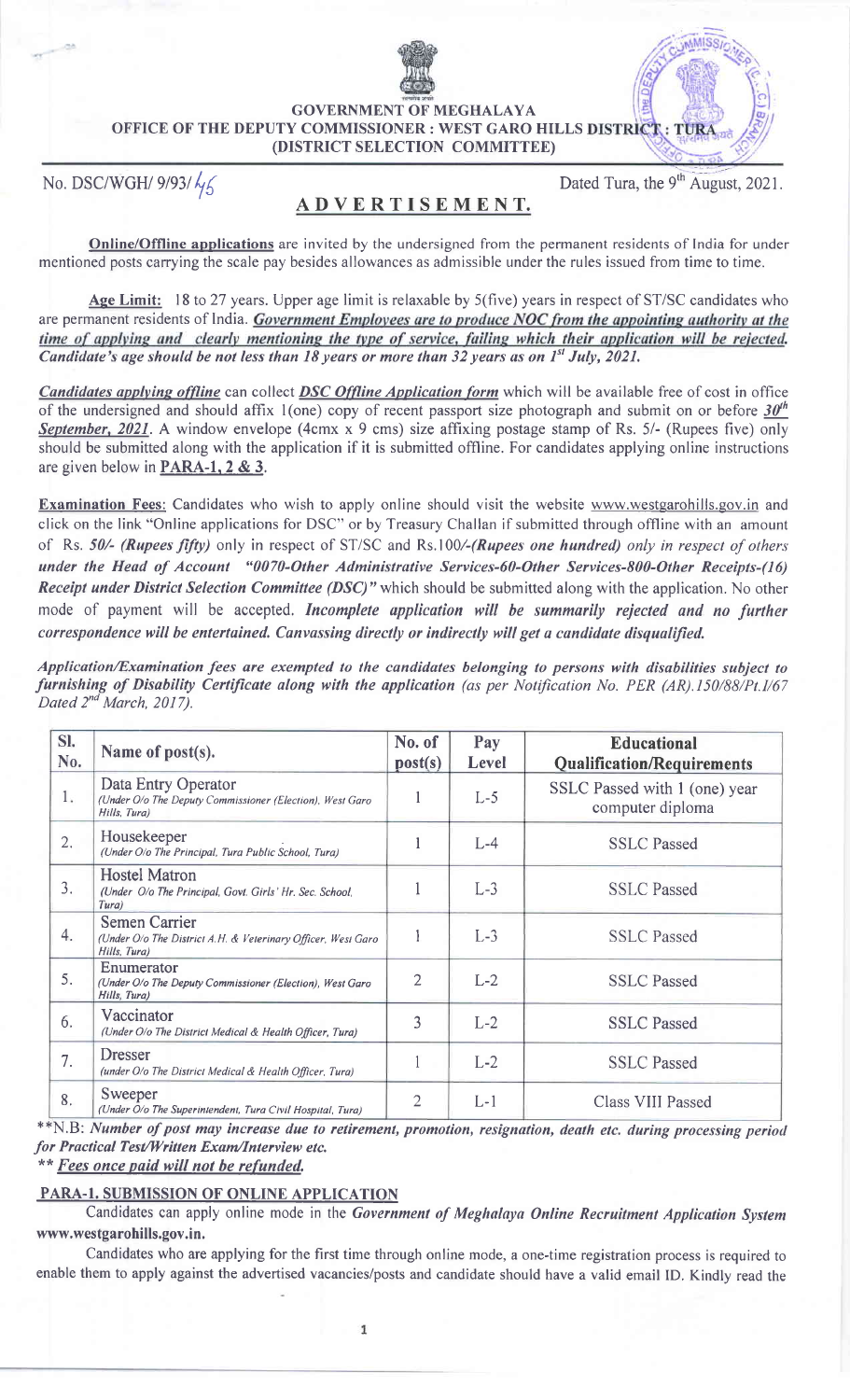instructions on the website carefully before applying. Last date for online application is  $0.4:30$  P.M. of  $29<sup>th</sup>$  September, 2021.

Candidates are advised to update their DSC account before applying. Candidates who have already registered with the Committee's website may log in and apply directly against the advertised vacancies/posts indicated above.

# PARA-2. PAYMENT OF APPLICATION FEES:

Applicants may pay the fees using one of the following mode of payment

- (i) lnter Banking:
	- . SBl/Other Banks
- (ii) Card payment:
	- SBI ATM-cum-Debit card
	- Other bank ATM-cum-Debit card
	- Credit card
- (iii) e-Challan (cash payment)

Kindly note that an additional amount in the form Bank's Commission may be applicable depending upon the mode of payment. The amount once deposited shall not be refunded or adjusted against any other purpose.

Candidates are advised to go through the instructions carefully before making online payments. The DSC will not be responsible for any errors that may arise due to the negligence of the candidates.

In case of any problem being faced in the processing of the online application, applicants can contact the office of the District Selection Committee, West Garo Hills, Tura directly in person.

### PARA-3.INSTRUCTIONS

l. Applicants are advised to apply well in advance without waiting for the closing date.

2. Candidates must appear for Typing Test/Written Test/Interview at his/her own expenses.

Admission at all stages of the recruitment process for which the candidates are admitted by the Committee will be purely provisional and is subject to satisfying the prescribed eligibility conditions. If, on verification at any stage of the recruitment process, it is found that applicants/candidates do not fulfill any of the eligibility conditions, their candidature for the post will automatically be cancelled by the Committee without notice.

#### PARA.4.RESERVATION OF VACANCIES

### As per Reservation Policy of the Government of Meghalaya.

# PARA-5.COMMITTEE'S DECISION ON ELIGIBILITY OF CANDIDATES

Only preliminary scrutiny of the applications and other aspects will be undertaken before proceeding to the next stage of the recruitment and therefore, the acceptance of candidature will only be provisional. Candidates are advised to carefully go through the eligibility criteria prescribed for each post such as educational qualification, age, physical standards etc. and satisfy themselves that they are eligible for the posts, before applying. After such scrutiny a "Final Rejection/Ineligibility List" shall be published and hosted in the Committee's website as well as in the Notice Board of the DSC branch and shall be final and no rectification of application for candidates will be given. Hence, candidates are advised to carefully filled up the application form, read the instruction for Educational Qualification/Requirements carefully before applying. Original Certificates will be sought only from those candidates who qualify for the *Personal Interview/Viva Voce*. If a candidate does not furnish the original certificates to substantiate his educational qualification his/her candidature will be cancelled and the Committee's decision in this regard shall be final. Candidates who have also not fulfill the requisite qualification as on the last date of receipt of application will not be eligible to apply for the post.

### PARA-6.METHOD OF SELECTION

The final selection/recommendation of suitable candidates against the vacancies notified in this Advertisement shall be made by the Committee through any of the following process.

(i) Typing speed in recruitment to the post of Data Entry Operator.

- (ii) Written Examination.
- (iii) Personal Interview/Viva Voce.
- (iv) Any other method as may be adopted by the Committee.

\*\*\* It will be the discretion of the Committee to cancel any process mentioned above if found that illegal/unfair means have been adopted during the conduct of the recruitment process. The District Selection Committee reserves the right to increase/decrease the number of posts if necessary. In case of any dispute the Committee's decision shall be final.

\*\*The District Selection Committee Tura reserves the right to recommend the qualified candidates in any post to offices/deparments and no request by the candidates will be entertained. Those candidates unwilling to join the post in<br>the stipulated time will be disqualified.

\*\*Last date for submission of online application is 04:30 P.M. of  $29^{th}$  September, 2021. \*\*Last date for submission of offline application is 04:00 P.M. of  $30<sup>th</sup>$ September, 2021.



Member Secretary, **District Selection Committee,** West Garo Hills, Tura